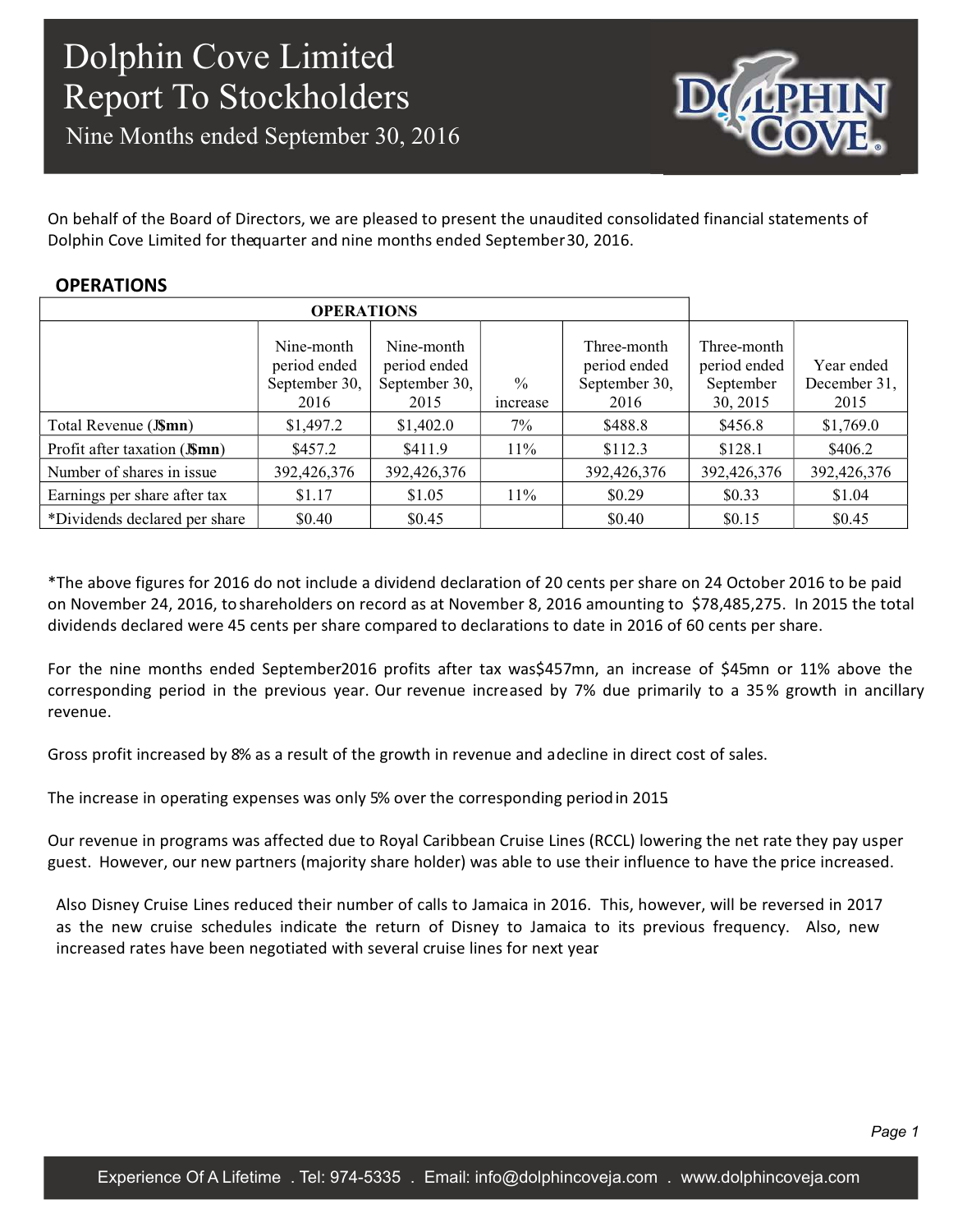Nine Months ended September 30, 2016



#### **FINANCIAL POSITION**

| <b>FINANCIAL POSITION</b> |                                |                                |                         |                               |                         |  |  |
|---------------------------|--------------------------------|--------------------------------|-------------------------|-------------------------------|-------------------------|--|--|
|                           | As at<br>September 30,<br>2016 | As at<br>September<br>30, 2015 | Increase/<br>(decrease) | As at<br>December 31,<br>2015 | Increase/<br>(decrease) |  |  |
| Working Capital (J\$mn)   | \$514.3                        | \$422.9                        | $22\%$                  | \$376.2                       | 37%                     |  |  |
| Fixed Assets (J\$mn)      | \$2,700.4                      | \$2,534.4                      | $7\%$                   | \$2,549.0                     | 6%                      |  |  |
| Net Assets (J\$mn)        | \$3,054.5                      | \$2,743.5                      | 11%                     | \$2,740.7                     | 11%                     |  |  |
| Debt to Equity ratio      | 0.06:1                         | 0.09:1                         |                         | 0.08:1                        |                         |  |  |
| Net assets per share      | \$7.78                         | \$6.99                         | $11\%$                  | \$6.98                        | $11\%$                  |  |  |
| Market price              | \$11.65                        | \$11.50                        | $1\%$                   | \$15.50                       | $-25%$                  |  |  |
| Market/Book value         | 1.50                           | 1.64                           | $-9\%$                  | 2.22                          | $-33%$                  |  |  |

During the nine months we incurred capital expenditure of \$211 million to improve the facilities of the parks in Jamaica and this is expected to have a positive impact on our performance going forward.

Prospect, our plantation tour, has expanded and refurbished and will be rebranded Yaaman Adventure Park. We have increased the capacity of our tour center and gift shop. We have also constructed a new kitchen and expanded our mud buggy tour.

Dolphin Cove Negril, now rebranded Dolphin Cove Montego Bay, has also been upgraded and expanded to include kayaking and Segway's as part of the offering.

The Ocho Rios Park has improved its dolphin interactive programs and applications are in progress to provide new dining and swimming pool areas. Also the check in area has been relocated and enlarged. The Gift Shops have been upgraded.

The expansion at Secrets (Dreams, Montego Bay), RiuMontego Bay, Royalton in Trelawny and Bahia Principe in Runaway Bay are expected to open for the upcoming winter season (over 1000 rooms). We are anticipating very good support from these resorts. These and other rooms being built in 2017 will increase the size of our market.

We continue to assist several schools in St. Ann with their various needs.

Director

Stafford Burrowes, OD Chairman and Chief Executive Officer

mishinn **Director** 

Hon. William A. McConnell, O.J., C.D. Chairman of Audit Committee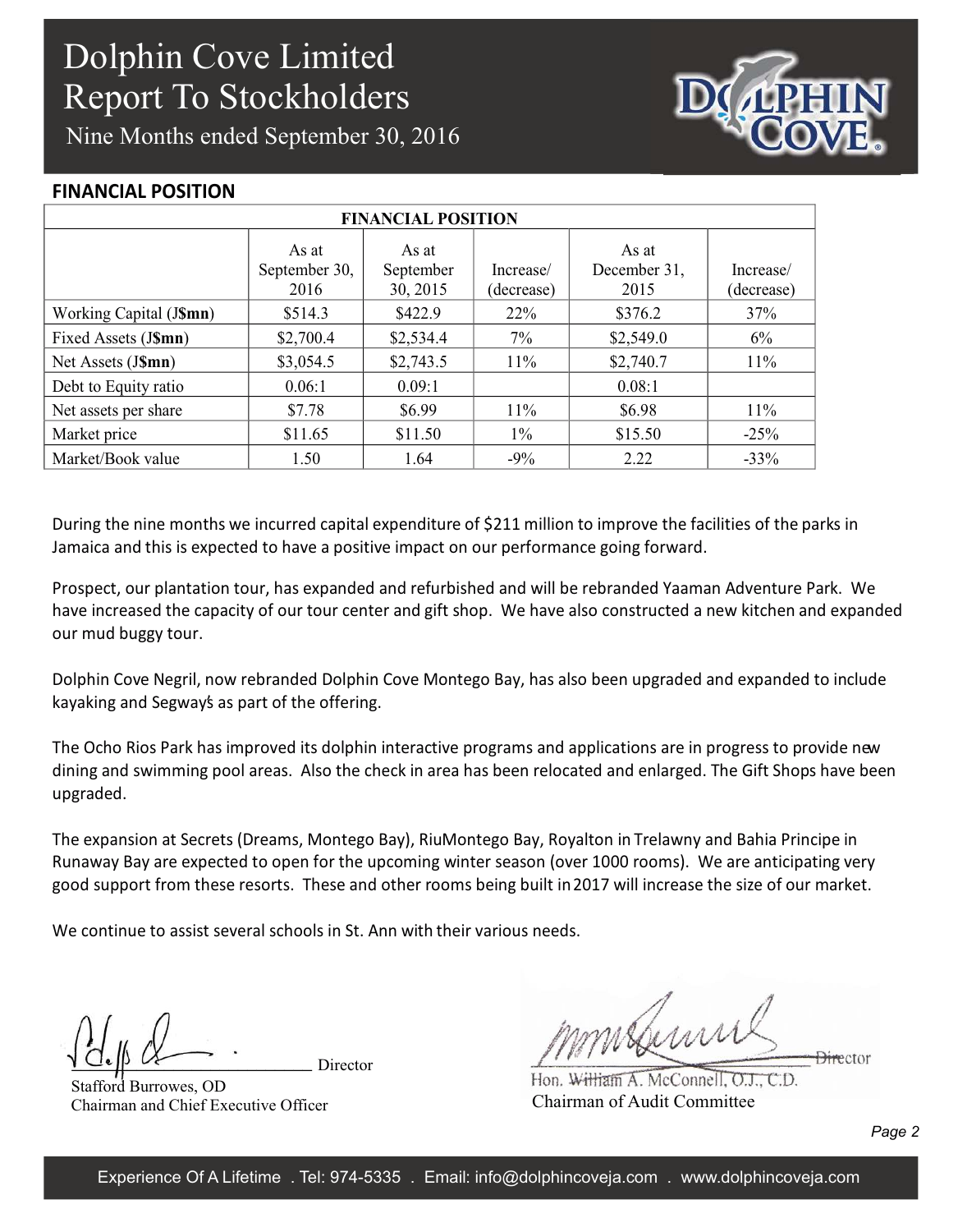Nine Months ended September 30, 2016



#### **Group Interim Statement of Financial Position As At September 30, 2016**

|                                                 |    | 9 Months         | 9 Months         | Year                                                    |
|-------------------------------------------------|----|------------------|------------------|---------------------------------------------------------|
|                                                 |    | <b>Ended</b>     | <b>Ended</b>     | <b>Ended</b>                                            |
|                                                 |    |                  |                  | September 30, 2016 September 30, 2015 December 31, 2015 |
|                                                 |    | <b>Unaudited</b> | <b>Unaudited</b> | <b>Audited</b>                                          |
| <b>CURRENT ASSETS</b>                           |    |                  |                  |                                                         |
| Cash and cash equivalents                       |    | 231,966,929      | 353, 302, 885    | 183,922,829                                             |
| Securities purchased under resale agreements    |    | 175,968,413      | 130,535,966      | 162,424,403                                             |
| Investments                                     |    | 36,407,771       | 31,880,096       | 32,219,794                                              |
| Accounts receivable                             |    | 224,695,754      | 127,505,968      | 180,968,611                                             |
| Taxation recoverable                            |    | 8,816,689        | 8,863,302        | 7,853,311                                               |
| Inventories                                     |    | 61,130,653       | 53,033,726       | 38,712,162                                              |
|                                                 |    | 738,986,210      | 705,121,943      | 606, 101, 110                                           |
| NON-CURRENT ASSETS                              |    |                  |                  |                                                         |
| Investments                                     |    |                  | 18,812,631       | 19,311,712                                              |
| Property, plant and equipment                   |    | 2,321,845,847    | 2,194,635,726    | 2,218,872,625                                           |
| Live assets                                     |    | 378,584,002      | 339,812,271      | 330, 131, 936                                           |
|                                                 |    | 2,700,429,849    | 2,553,260,628    | 2,568,316,273                                           |
| <b>TOTAL ASSETS</b>                             | S  | 3,439,416,059    | 3,258,382,571    | 3, 174, 417, 383                                        |
| <b>CURRENT LIABILITIES</b>                      |    |                  |                  |                                                         |
| <b>Bank</b> overdrafts                          |    | 13,302,154       | 3,888,101        | 4,759,548                                               |
| Accounts payable                                |    | 115,453,093      | 122,720,836      | 129,769,834                                             |
| Dividend Payable                                |    |                  | 58,863,956       |                                                         |
| Current portion of long term liabilities        |    | 95,127,504       | 96,707,504       | 95,127,504                                              |
| Taxation payable                                |    | 832,758          |                  | 210,764                                                 |
|                                                 |    | 224,715,509      | 282,180,397      | 229,867,650                                             |
|                                                 |    |                  |                  |                                                         |
| NON-CURRENT LIABILITY<br>Deferred tax liability |    | 69,734,332       | 89,922,190       | 75,941,494                                              |
| Long-term liabilities                           |    | 90,455,525       | 142,768,608      | 127,955,525                                             |
|                                                 |    | 160,189,857      | 232,690,798      | 203,897,019                                             |
| <b>SHAREHOLDERS EQUITY</b>                      |    |                  |                  |                                                         |
| Share capital                                   |    | 257,960,325      | 257,960,325      | 257,960,325                                             |
| <b>Equity Reserves</b>                          |    | 1,354,641,590    | 1,338,208,840    | 1,340,980,355                                           |
| <b>Retained Earnings</b>                        |    | 1,441,908,778    | 1,147,342,211    | 1,141,712,034                                           |
|                                                 |    | 3,054,510,692    | 2,743,511,376    | 2,740,652,714                                           |
|                                                 |    |                  |                  |                                                         |
| TOTAL SHAREHOLDERS'                             |    |                  |                  |                                                         |
| <b>EQUITY AND LIABILITIES</b>                   | \$ | 3,439,416,059    | 3,258,382,571    | 3, 174, 417, 383                                        |

*Page 3*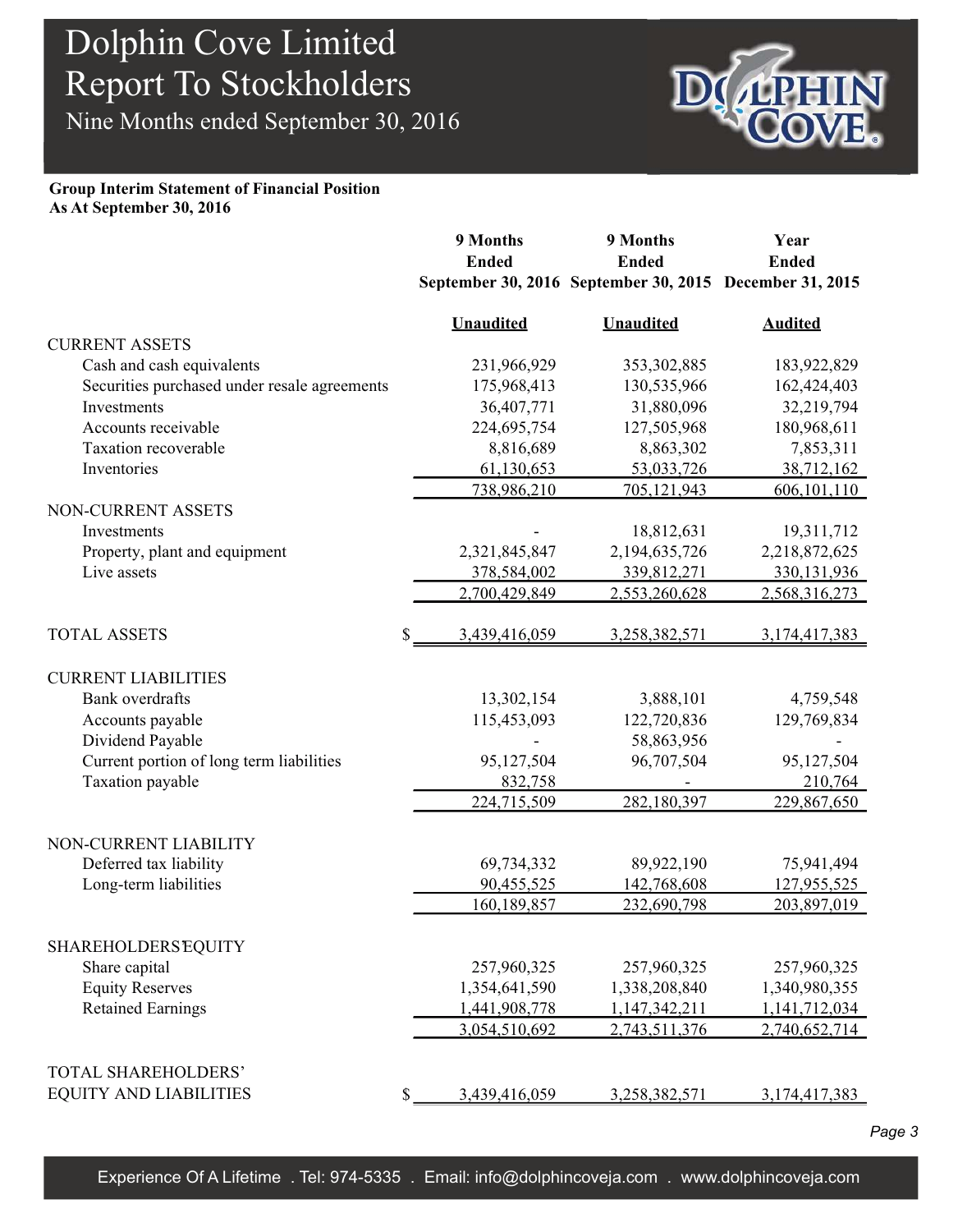Nine Months ended September 30, 2016

#### **Group Interim Statement of Profit or Loss and Other Comprehensive Income**

**Nine months ended September 30, 2016**

|                                                                                         | 9 Months<br><b>Ended</b><br>September 30, 2016<br><b>Unaudited</b> | 9 Months<br><b>Ended</b><br>September 30, 2015<br><b>Unaudited</b> | 3 Months<br><b>Ended</b><br>September 30, 2016<br><b>Unaudited</b> | 3 Months<br><b>Ended</b><br>September 30, 2015<br>Unaudited | Year<br><b>Ended</b><br>December 31, 2015<br><b>Audited</b> |
|-----------------------------------------------------------------------------------------|--------------------------------------------------------------------|--------------------------------------------------------------------|--------------------------------------------------------------------|-------------------------------------------------------------|-------------------------------------------------------------|
| <b>OPERATING REVENUE:</b>                                                               |                                                                    |                                                                    |                                                                    |                                                             |                                                             |
| Dolphin attraction revenue                                                              | 869,604,386                                                        | 937,309,978                                                        | 279,256,688                                                        | 308,779,607                                                 | 1,167,844,775                                               |
| Less: Direct costs of dolphin attraction                                                | 38,719,640                                                         | 51,500,607                                                         | 13,774,263                                                         | 16,576,895                                                  | 72,867,274                                                  |
|                                                                                         | 830, 884, 746                                                      | 885,809,371                                                        | 265,482,425                                                        | 292, 202, 712                                               | 1,094,977,501                                               |
| Ancillary services revenue                                                              | 627,506,334                                                        | 464,565,056                                                        | 209,519,983                                                        | 148,065,940                                                 | 600,277,759                                                 |
| Less: Direct costs of ancillary services                                                | 49,339,669                                                         | 51,488,228                                                         | 20,592,963                                                         | 15,365,499                                                  | 87,814,172                                                  |
|                                                                                         | 578,166,665                                                        | 413,076,828                                                        | 188,927,020                                                        | 132,700,441                                                 | 512,463,587                                                 |
| Gross profit                                                                            | 1,409,051,411                                                      | 1,298,886,199                                                      | 454,409,445                                                        | 424,903,153                                                 | 1,607,441,088                                               |
| Gain on disposal of property, plant & equipment                                         |                                                                    |                                                                    |                                                                    |                                                             | 628,232                                                     |
| Live assets retired                                                                     |                                                                    | (12,995,357)                                                       |                                                                    |                                                             | (12,995,357)                                                |
| Other income                                                                            | 53,561                                                             | 102,928                                                            |                                                                    | 2,925                                                       | 838,269                                                     |
|                                                                                         | 1,409,104,972                                                      | 1,285,993,770                                                      | 454,409,445                                                        | 424,906,078                                                 | 1,595,912,232                                               |
| <b>OPERATING EXPENSES:</b>                                                              |                                                                    |                                                                    |                                                                    |                                                             |                                                             |
| Selling                                                                                 | 392,977,316                                                        | 376,654,422                                                        | 143,455,057                                                        | 124,648,465                                                 | 496,934,352                                                 |
| Other operations                                                                        | 297,144,681                                                        | 278,877,532                                                        | 98,092,555                                                         | 99,148,604                                                  | 394,636,149                                                 |
| Administrative                                                                          | 228,117,393                                                        | 215,715,100                                                        | 79,941,992                                                         | 76,039,027                                                  | 303,408,296                                                 |
|                                                                                         | 918,239,390                                                        | 871,247,054                                                        | 321,489,604                                                        | 299,836,096                                                 | 1,194,978,797                                               |
| Profit before finance income and costs                                                  | 490,865,583                                                        | 414,746,716                                                        | 132,919,841                                                        | 125,069,982                                                 | 400,933,435                                                 |
| Finance income                                                                          | 32,217,063                                                         | 30, 357, 116                                                       | 1,465,938                                                          | 14,713,285                                                  | 35,643,680                                                  |
| Finance costs                                                                           | (31, 536, 482)                                                     | (26, 413, 056)                                                     | (11,830,734)                                                       | (10, 112, 206)                                              | (35, 839, 034)                                              |
| Profit before taxation                                                                  | 491,546,165                                                        | 418,690,776                                                        | 122,555,045                                                        | 129,671,061                                                 | 400,738,081                                                 |
| Taxation                                                                                | (34,378,871)                                                       | (6,814,539)                                                        | (10, 270, 846)                                                     | (1,616,213)                                                 | 5,507,981                                                   |
| Profit for the period                                                                   | S.<br>457.167.294                                                  | 411.876.237                                                        | 112.284.199                                                        | 128.054.848                                                 | 406.246.062                                                 |
| Earnings per stock unit                                                                 | 116.5c                                                             | 104.96¢                                                            | 28.61c                                                             | 32.63¢                                                      | 103.52c                                                     |
| Other comprehensive Income:<br>Items that are or may be reclassified to profit or loss: |                                                                    |                                                                    |                                                                    |                                                             |                                                             |
| Translation adjustment on consolidation of foreign subsidiaries                         | 9,473,258                                                          | 10,748,439                                                         | 2,123,709                                                          | 8,267,304                                                   | 13,196,021                                                  |
| Fair value appreciation of available-for-sale investments                               | 4,187,977                                                          |                                                                    | 1,864,585                                                          |                                                             | 323,933                                                     |
|                                                                                         | 13,661,235                                                         | 10,748,439                                                         | 3,988,294                                                          | 8,267,304                                                   | 13,519,954                                                  |
| Total comprehensive income                                                              | 470,828,529<br>\$                                                  | 422,624,676                                                        | 116,272,494                                                        | 136, 322, 152                                               | 419,766,016                                                 |
|                                                                                         |                                                                    |                                                                    |                                                                    |                                                             |                                                             |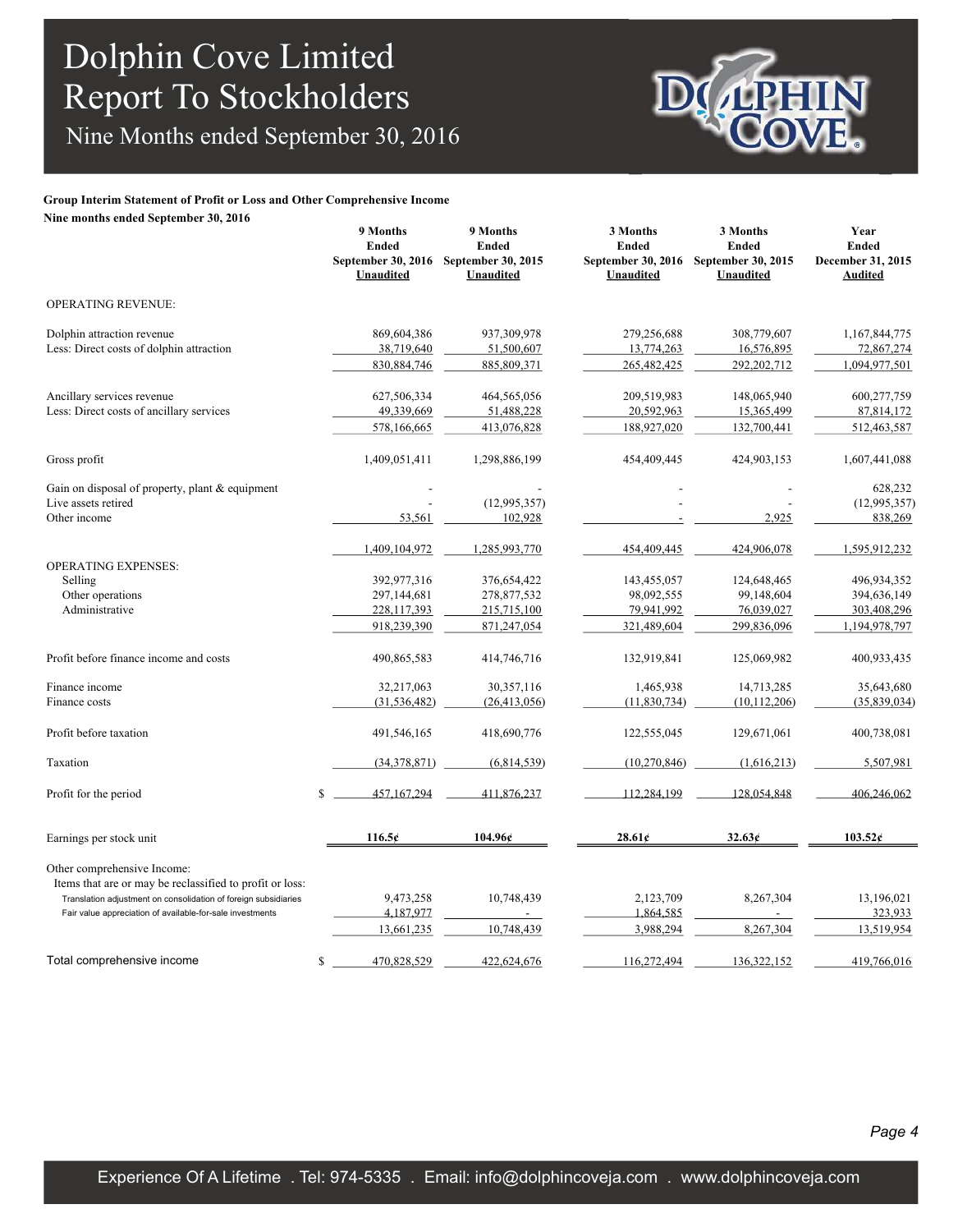Nine Months ended September 30, 2016



#### **DOLPHIN COVE LIMITED**

#### **Group Interim Statement of Changes in Stockholders' Equity Nine months ended September 30, 2016**

|                                                                                                                                 | 9 Months<br><b>Ended</b><br><b>September 30, 2016</b><br><b>Unaudited</b> | 9 Months<br><b>Ended</b><br>September 30, 2015<br><b>Unaudited</b> | Year<br><b>Ended</b><br>December 31, 2015<br><b>Audited</b> |
|---------------------------------------------------------------------------------------------------------------------------------|---------------------------------------------------------------------------|--------------------------------------------------------------------|-------------------------------------------------------------|
| Balances at beginning of period                                                                                                 | \$<br>2,740,652,714                                                       | 2,497,478,569                                                      | 2,497,478,569                                               |
| Transactions with owners of the company:<br>Dividends                                                                           | (156,970,551)                                                             | (176, 591, 869)                                                    | (176, 591, 871)                                             |
| Total comprehensive income:<br>Profit for the period                                                                            | 457,167,294                                                               | 411,876,237                                                        | 406,246,062                                                 |
| Other comprehensive income:<br>Translation adjustment on consolidation<br>of foreign subsidiaries<br>Fair value appreciation of | 9,473,258                                                                 | 10,748,439                                                         | 13,196,021                                                  |
| available-for-sale investments                                                                                                  | \$<br>4,187,977                                                           |                                                                    | 323,933                                                     |
| Balance at end of period                                                                                                        | 3,054,510,692                                                             | 2,743,511,376                                                      | 2,740,652,714                                               |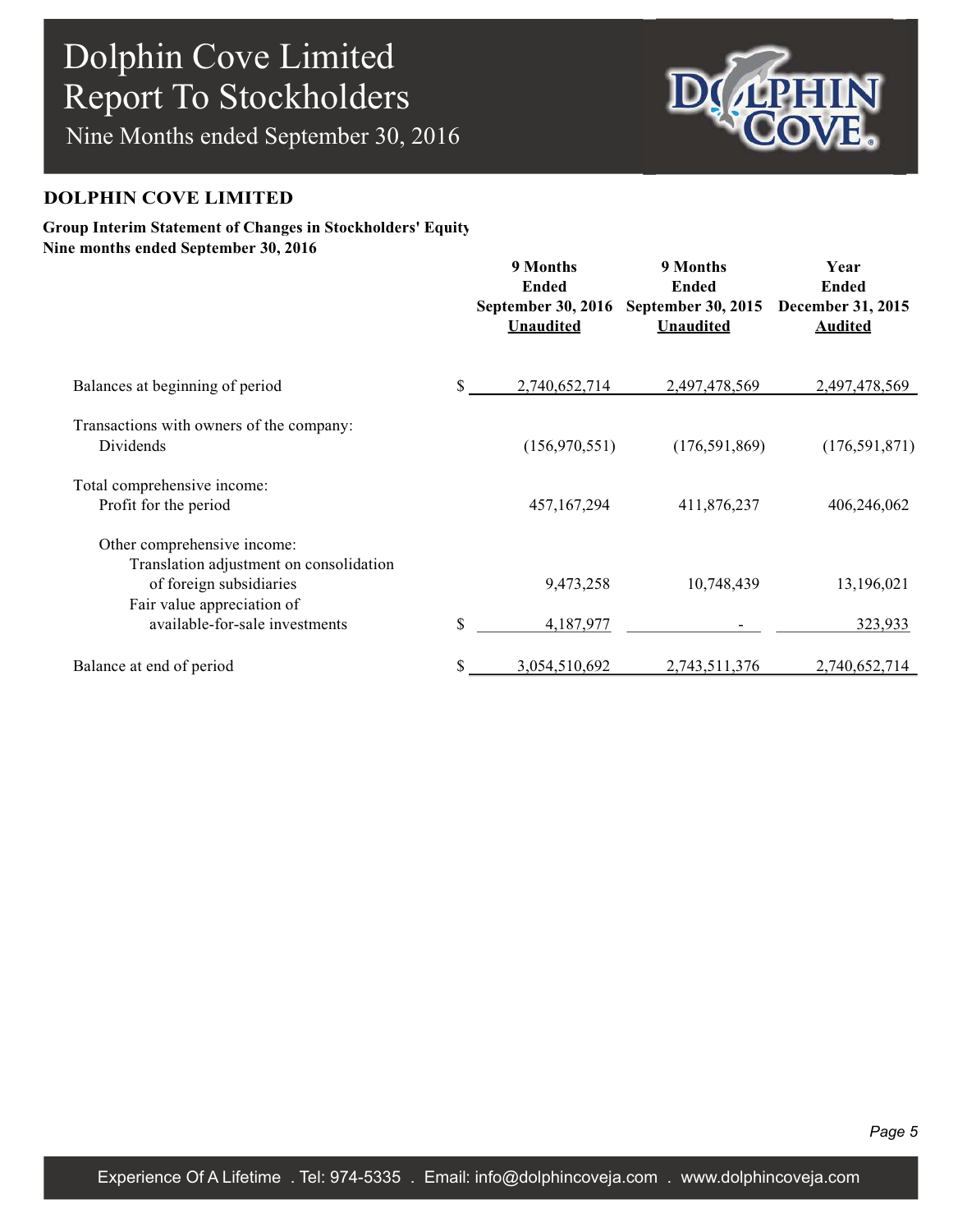Nine Months ended September 30, 2016



#### **Group Interim Statement of Cash Flows Nine months ended September 30, 2016**

|                                                                                     | 9 Months<br><b>Ended</b><br>September 30, 2016<br><b>Unaudited</b> | 9 Months<br><b>Ended</b><br><b>September 30, 2015</b><br><b>Unaudited</b> | Year<br><b>Ended</b><br>December 31, 2015<br><b>Audited</b> |
|-------------------------------------------------------------------------------------|--------------------------------------------------------------------|---------------------------------------------------------------------------|-------------------------------------------------------------|
| CASH FLOWS FROM OPERATING ACTIVITIES                                                |                                                                    |                                                                           |                                                             |
| Profit for the period                                                               | 457,167,294                                                        | 411,876,237                                                               | 406,246,062                                                 |
| Adjustments for:                                                                    |                                                                    |                                                                           |                                                             |
| Depreciation and amortisation                                                       | 59,358,978                                                         | 59,889,885                                                                | 84,512,778                                                  |
| Gain on disposal of property, plant and equipment                                   |                                                                    |                                                                           | (628, 232)                                                  |
| Live assets retired                                                                 |                                                                    | 12,995,357                                                                | 12,995,357                                                  |
| Interest income                                                                     | (32, 217, 063)                                                     | (5,584,055)                                                               | (7,647,374)                                                 |
| Interest expense                                                                    | 31,536,482                                                         | 11,161,948                                                                | 15,986,982                                                  |
| Impairment loss on trade receivables                                                |                                                                    |                                                                           | 389,627                                                     |
| Taxation                                                                            | 34,378,871                                                         | 6,814,539                                                                 | (5,507,981)                                                 |
| Operating profit before changes in working capital                                  | 550,224,561                                                        | 497,153,911                                                               | 506, 347, 219                                               |
| Accounts receivable                                                                 | (44, 721, 014)                                                     | 37,382,622                                                                | (16,840,096)                                                |
| Inventories                                                                         | (22, 415, 050)                                                     | (16, 295, 645)                                                            | (1,974,081)                                                 |
| Accounts payable                                                                    | (19,894,799)                                                       | (14,882,460)                                                              | (9,218,405)                                                 |
| Cash generated from operations                                                      | 463,193,697                                                        | 503,358,428                                                               | 478,314,637                                                 |
| Interest paid                                                                       | (31, 536, 482)                                                     | (16, 424, 882)                                                            | (19, 864, 973)                                              |
| Income tax paid                                                                     | (34,378,871)                                                       | (1,009,991)                                                               | (1,447,412)                                                 |
| Net cash provided by operating activities                                           | 397,278,345                                                        | 485,923,555                                                               | 457,002,252                                                 |
| CASH FLOWS FROM INVESTING ACTIVITIES                                                |                                                                    |                                                                           |                                                             |
| Interest received                                                                   | 32,217,063                                                         | 3,867,544                                                                 | 8,433,642                                                   |
| Securities purchased under resale agreements                                        | (9,356,033)                                                        | (6,500,945)                                                               | (38, 389, 382)                                              |
| Additions to property, plant and equipment                                          | (140, 209, 941)                                                    | (72, 395, 351)                                                            | (112, 535, 558)                                             |
| Proceeds from disposal of property, plant and equipment<br>Additions to live assets |                                                                    |                                                                           | 4,051,565                                                   |
| Investments acquired                                                                | (70, 554, 383)<br>24,596,992                                       | (29,089,387)                                                              | (29, 104, 388)<br>(2,647,177)                               |
| Net cash provided/(used) by investing activities                                    | (163, 306, 301)                                                    | (104, 118, 139)                                                           | (170, 191, 298)                                             |
|                                                                                     |                                                                    |                                                                           |                                                             |
| CASH FLOWS FROM FINANCING ACTIVITIES                                                |                                                                    |                                                                           |                                                             |
| Dividends paid                                                                      | (156, 970, 551)                                                    | (176, 591, 870)                                                           | (235, 455, 828)                                             |
| Long term liabilities, net                                                          | (37,500,000)                                                       | (38, 684, 995)                                                            | (55,078,078)                                                |
| Net cash (used)/provided by financing activities                                    | (194, 470, 551)                                                    | (215, 276, 865)                                                           | (290, 533, 906)                                             |
| Net increase in cash resources                                                      | 39,501,493                                                         | 166,528,551                                                               | (3,722,952)                                                 |
| Cash resources at beginning of the period                                           | 179,163,281                                                        | 182,886,233                                                               | 182,886,233                                                 |
| CASH RESOURCES AT END OF PERIOD<br>\$                                               | 218,664,774                                                        | 349,414,784                                                               | 179, 163, 281                                               |
| Comprising:                                                                         |                                                                    |                                                                           |                                                             |
| Cash and cash equivalents                                                           | 231,966,929                                                        | 353,302,885                                                               | 183,922,829                                                 |
| Bank overdrafts                                                                     | (13,302,154)                                                       | (3,888,101)                                                               | (4,759,548)                                                 |
| \$                                                                                  | 218,664,774                                                        | 349,414,784                                                               | 179, 163, 281                                               |

*Page 6*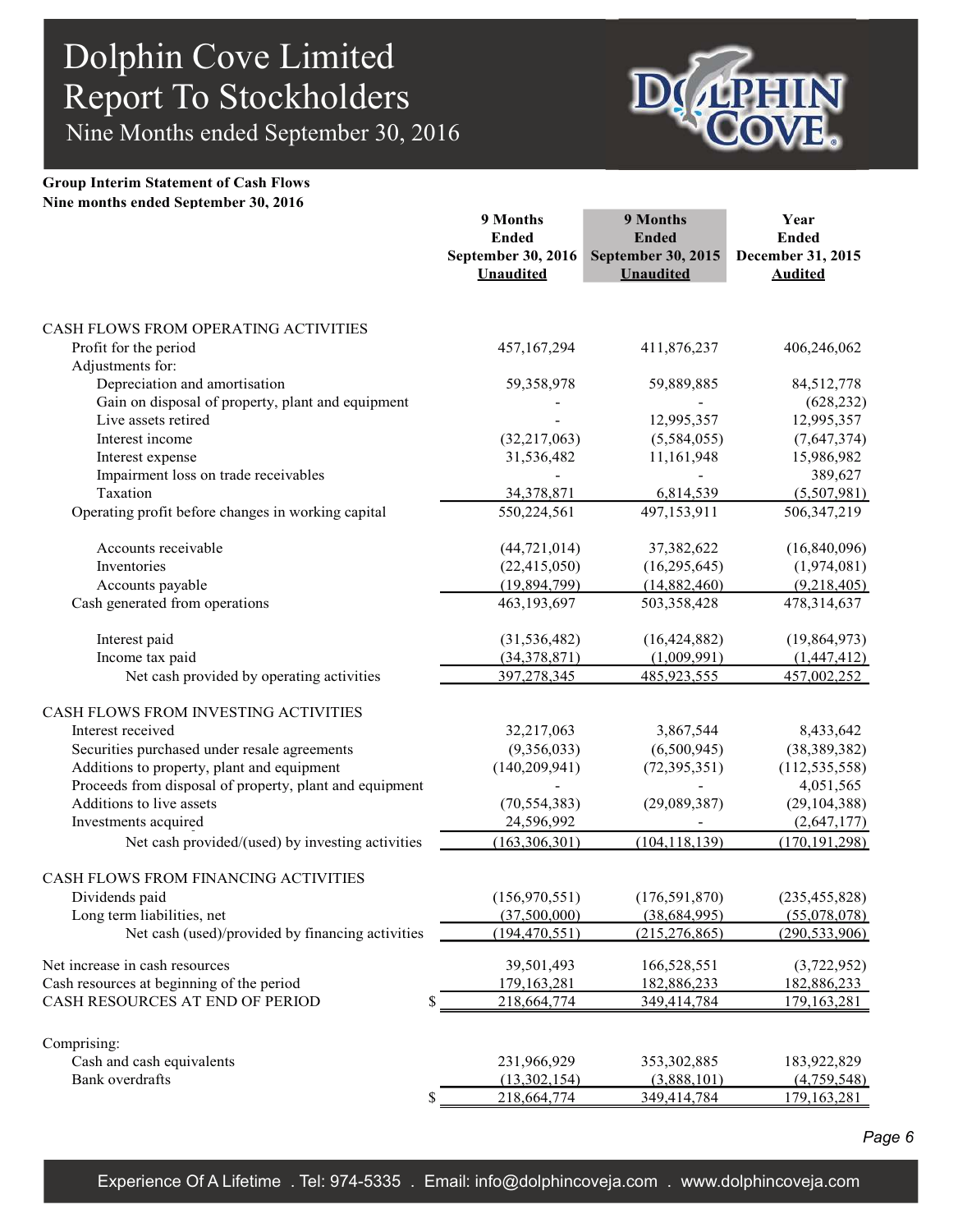Nine Months ended September 30, 2016



**Selected Explanatory Notes Nine months ended September 30, 2016**

**Basis of preparation:**

**These condensed interim consolidated financial statements have been prepared in accordance with IAS 34 and the accounting policies set out in note 2 to the audited consolidated financial statement for the year ended December 31, 2015 which have been consistently applied from period to period, with the exception that segment reporting is no longer applied as explained below.**

**The Group maintains discrete financial information for each of its parks, which is used by the Chief Operating Decision Maker ("CODM"), identified as the Group's Managing Director, as a basis for allocating resources. Each park has been identified as an operating segment and meets the criteria for aggregation under IFRS 8 due to similar economic characteristics and all of the parks provide similar products and services, share similar processes for delivering services and target the same type and class of customer. Accordingly, based on these economic and operational similarities and the way the CODM monitors the operations, the Group has concluded that its operating segments should be aggregated and that it has one operating segment.**